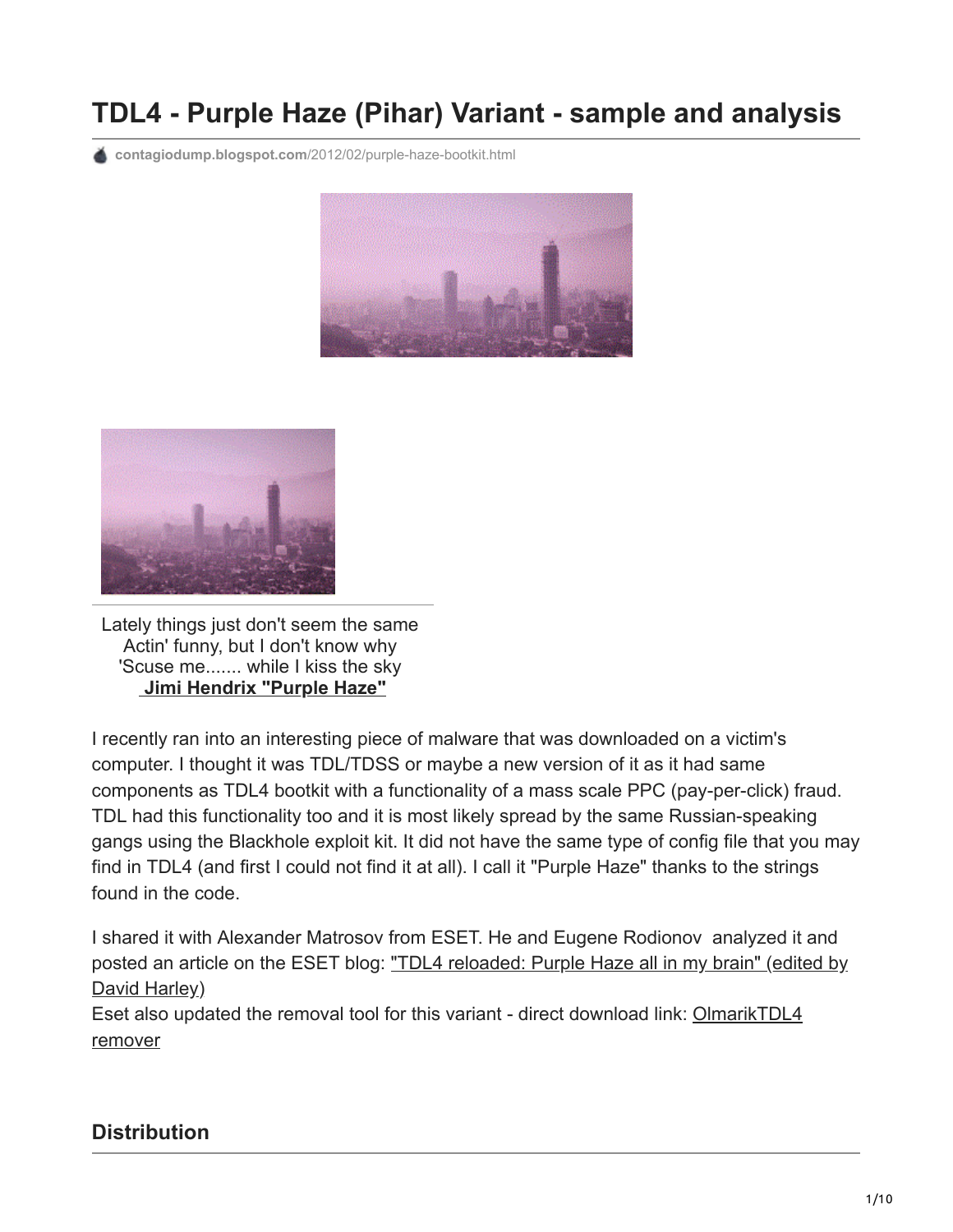The exploit host is [featured on CleanMX](http://support.clean-mx.de/clean-mx/viruses.php?ip=95.211.115.228&sort=id%20desc) . The domain was repossessed by GoDaddy after January 24, 2012 by but you can see some of the URLs. Infection happened via Blackhole exploit kit **95.211.115.228**

#### **General File Information**

File: w.php.exe Size: 130560 MD5: A1B3E59AE17BA6F940AFAF86485E5907

### **Download**

[Download purplehazetdl.zip as a password protected archive \(contact me if you need](https://www.dropbox.com/s/a4fmzjyonzvlkep/purplehazetdl.zip?dl=0)

the password)

[Download pcap BIN\\_purplehaze-pihar-A1B3E59AE17BA6F940AFAF86485E5907-2012-](https://www.dropbox.com/s/kfz8mc272vc192i/BIN_purplehaze-pihar-A1B3E59AE17BA6F940AFAF86485E5907-2012-02.zip?dl=0) 02.zip (235MB)

### **Automatic scans**

Original scan was only 2/43 but it is better now. It gets detected as a generic trojan or rootkit or as TDL/TDSS/Alureon. Virustotal SHA256: 9746b4f684b9d7d346ff131cd024e68d1b06e1b81571ce6d3c5067f0829d7932 SHA1: 6d07cf72201234a07ab57fb3fc00b9e5a0b3678e MD5: a1b3e59ae17ba6f940afaf86485e5907 File size: 127.5 KB ( 130560 bytes ) File name: w.php.exe File type: Win32 EXE Detection ratio: 24 / 43

Analysis date: 2012-02-02 06:50:05 UTC ( 1 minute ago ) AntiVir TR/Alureon.FK.93 20120201 Avast Win32:Rootkit-gen [Rtk] 20120202 BitDefender Trojan.Generic.7154539 20120202 Comodo TrojWare.Win32.Trojan.Agent.Gen 20120202 DrWeb BackDoor.Tdss.5231 20120202 Emsisoft Trojan.Win32.FakeAV!IK 20120202 eSafe Win32.Rorpian.C 20120130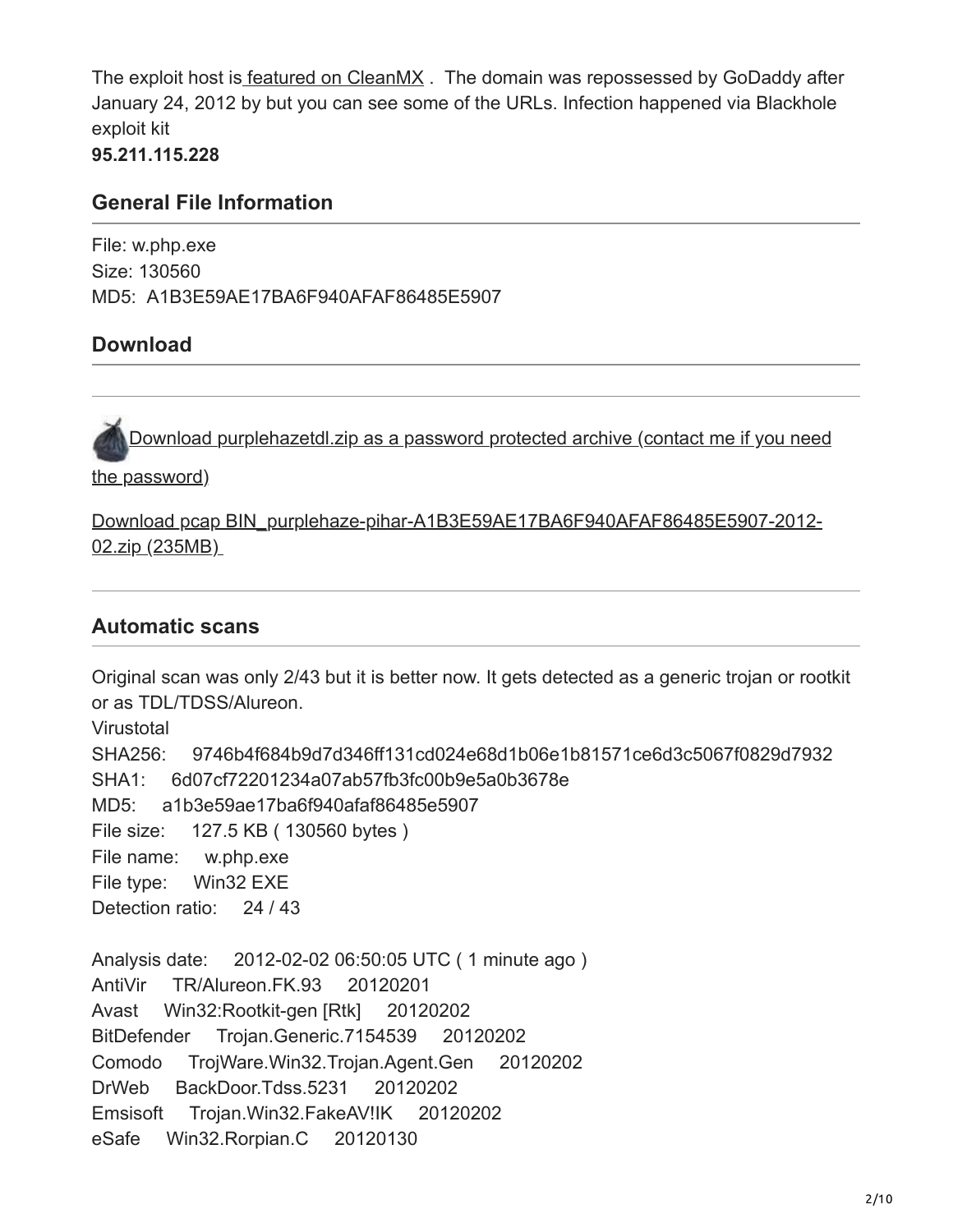F-Secure Trojan.Generic.7154539 20120202 Fortinet W32/Rorpian.C!tr 20120202 GData Trojan.Generic.7154539 20120202 Ikarus Trojan.Win32.FakeAV 20120202 Kaspersky Trojan.Win32.FakeAV.kpsj 20120202 (TDSS Killer detects it as Pihar.b) McAfee-GW-Edition Artemis!A1B3E59AE17B 20120202 Microsoft Trojan:Win32/Alureon.FK 20120202 NOD32 Win32/Olmarik.AYD 20120202 Norman W32/Troj\_Generic.LPAP 20120201 Sophos Mal/Generic-L 20120202 TrendMicro-HouseCall TROJ\_SPNR.16AQ12 20120202 VBA32 - 20120131 VIPRE Trojan.Win32.Generic!BT 20120202

## **Desription**

**[You can read more detailed binary analysis on the ESET blog \(Feb.2 2012\)](http://blog.eset.com/2012/02/02/tdl4-reloaded-purple-haze-all-in-my-brain)** : "TDL4 reloaded: Purple Haze all in my brain"

### **Update. Feb 2, 2012**

I heard today it is a recent but known variant detected by Kaspersky as "Pihar", which is supposedly a member of the TDL/TDSS/Olmarik/Alureon/ - Maxss family that does not encrypt the hidden container. I have to say I saw that Kaspersky detected it as Pihar.b via TDSS Killer (the dropper is detected as FakeAV) but it was a totally different name and I could not find any explanation of how Pihar is different from TDL4 - whether it is a misdetection, a different rootkit, some generic signature name, or a different variant of TDL. With the number of malware variants these days in the wild, it does not surprise me that it was known to them but there was no analysis posted (or I did not find it). I hope this analysis and the work done by ESET will make the family description more complete. TDSS Killer also removes it.

It is a kernel mode rootkit compatible with x86 and x64 Windows. It uses dll injection ph.dll and phx.dll (for x64). It creates a hidden VFS to store all the data.

The list of hidden system files:

- 1. Phdata [PurpleHaze] pn=161 all=ph.dll allx=phx.dll wait=3600
- 2. phm (original master boot record)
- 3. ph.dll (payload dll for x86)
- 4. phx.dll (payload dll for x64)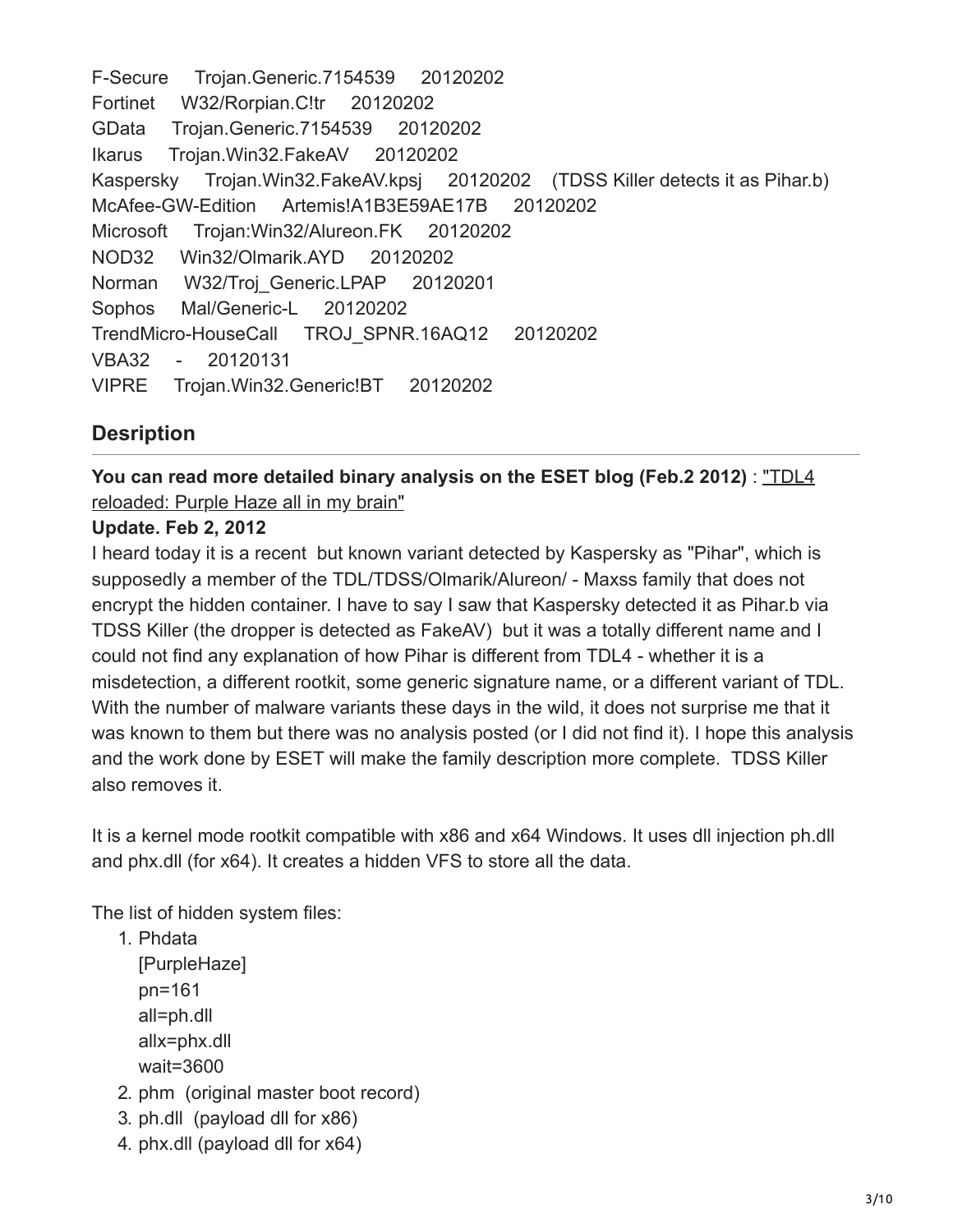- 5. phd (driver x86)
- 6. phdx (driver x64)
- 7. phs (RC4 encrypted list of CC Urls, the key is phs see the ESET post. In this case they are

**http://howtodoitman[.]com http://ntvgljvty[.]com http://chucjhomepage[.]com http://ebuyadult[.]com http://141.136.16.152 http://piratesmustdie[.]com http://gjhyjljvty[.]com**

- 8. phld (16-bit loader code)
- 9. phln (rootkit driver replacing kdcom.dll for x86)
- 10. phlx (rootkit driver replaceing kdcom.dll for x64)

It lowers internet security settings to enable the clicker component perform extensive browsing without any alerts or pop-ups.

| 1000668C             |                              | SSZ1000668C                                  |                                                         |
|----------------------|------------------------------|----------------------------------------------|---------------------------------------------------------|
| <b>1000668C</b>      | 255B5E2E5D2E255B5E28+        | dЬ                                           | "x[^.].x[^C] <x[^)]}',0< th=""></x[^)]}',0<>            |
| 1000669F             | 80                           | Align                                        | 4.                                                      |
| 10006600             |                              | 88Z100066A0_wait:                            |                                                         |
| 100066A0             | 7761697480                   | dЪ                                           | 'uait'.0                                                |
| 100066A5             | 888888                       | <b>Align</b>                                 | Ŧ                                                       |
| 10006608             |                              | SSZ100066A8_PurpleHaze:                      |                                                         |
| 100066A8             | 50757270606548617A65+        | db                                           | 'PurpleHaze'.0                                          |
| 100066B3<br>100066B4 | 88                           | Alism                                        |                                                         |
| 100066B4             |                              | SSZ1000bb#4_ph_s_s_s_s:<br>dЬ                |                                                         |
| 100066C3             | 70687C25737C25737C25+<br>-80 | Align                                        | 'phixsixsixsixs'.0<br>4                                 |
| 100066C4             |                              | L100066C4:                                   |                                                         |
| 10006604             | 2D                           | dh                                           | $2Dh: '='$                                              |
| <b>100066CS</b>      | 80                           | dh                                           | <b>881</b>                                              |
| 100066C6             | 80                           | dh                                           | 88h                                                     |
| 100066C7             | 80                           | dh                                           | <b>981</b>                                              |
| <b>100066C8</b>      |                              | SSZ100066C8_HTTP_1_1_200_0K:                 |                                                         |
| <b>100066C8</b>      | 485454502F312E312032+        | dЬ                                           | 'HITP/1.1 200 OK'.0                                     |
| 100066D8             |                              | SSZ100066D8_Content_Type__text_html:         |                                                         |
| 100066D8             | 436F6E74656E742D5479+        | dh.                                          | 'Content-Iype: text/html',0                             |
| 100066F0             |                              | SSZ100066F0_Content_Length d:                |                                                         |
| 100066F0             | 436F6E74656E742D4C65+        | dЬ                                           | 'Content-Length: xd', 0                                 |
| 10006703             | 80                           | Alisn                                        |                                                         |
| 10006704             |                              | SSZ10006704_Cache_Control_must_revalidate__= |                                                         |
| 10006704             | 43616368652D436F6E74+        | dЪ                                           | 'Cache-Control: must-revalidate, no-cache, no-store', 0 |
| 10006737<br>10006738 | 80                           | Align                                        |                                                         |
| 10006738             | 507261676D6130206E6F+        | \$\$210006738_Pragna_no_cache:<br>dЬ         | 'Pragma: no-cache'.0                                    |
| 10006749             | 888888                       | Align                                        | a                                                       |
| <b>1000674C</b>      |                              | SSZ1800674C Expires Sat 81 Jan 2000 00 00 :  |                                                         |
| 10006740             | 457878697265733A2053+        | dЬ                                           | 'Expires: Sat. 01 Jan 2000 08:00:00 GMT',0              |
| 10006773             | 80                           | Align                                        |                                                         |
| 10006774             |                              | SSZ10006774_Connection_close=                |                                                         |
| 10006774             | 436F6E6E656374696F6E+        | dЪ                                           | 'Connection: close'.0                                   |
| 10006786             | 8888                         | Align                                        | A.                                                      |
| 10006788             |                              | L10006788:                                   |                                                         |
|                      |                              |                                              |                                                         |

**Purple Haze**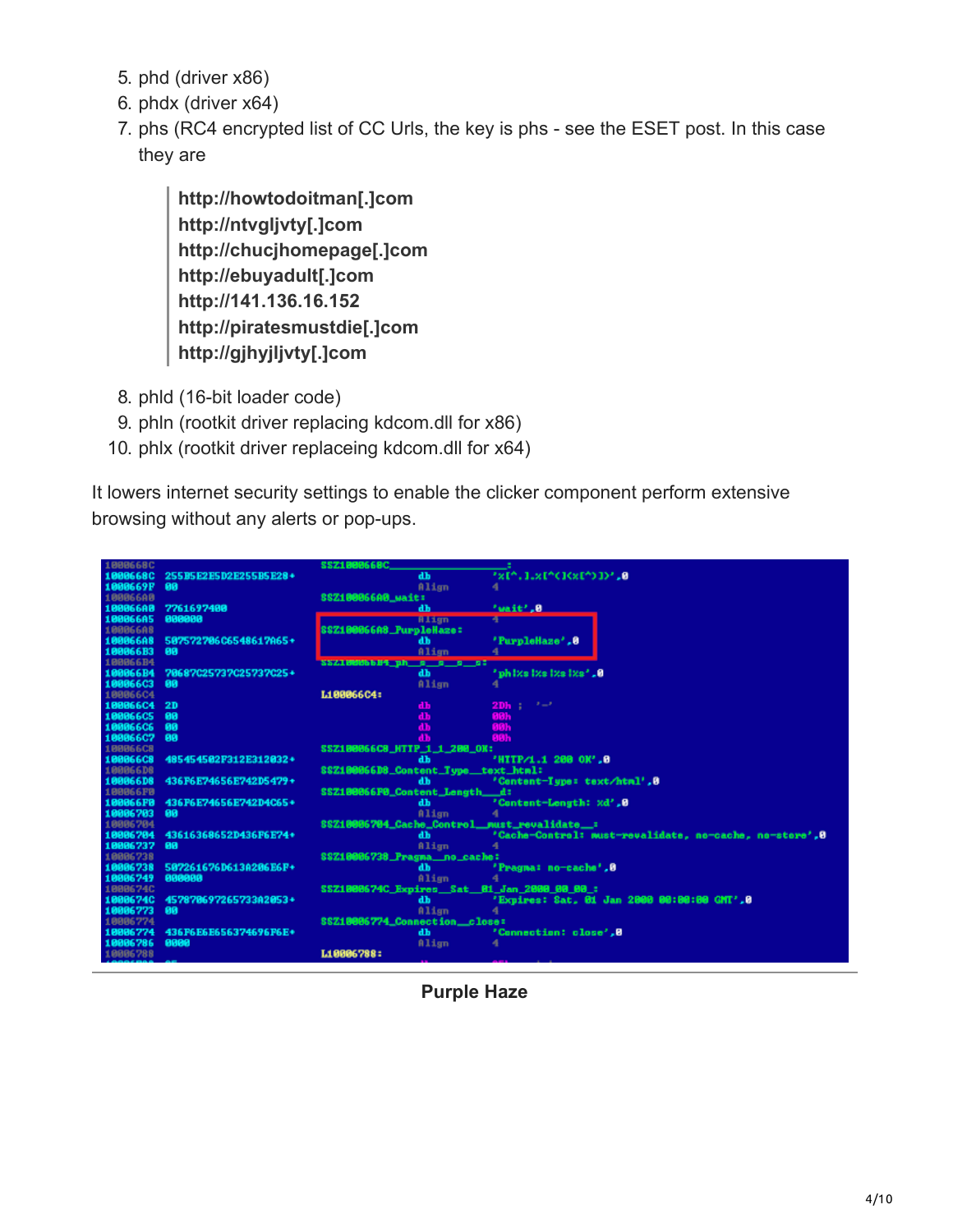

**Change IE settings**

## **Traffic**

[Pay-per-click fraud generates significant revenue for the botnet owners. The 'Advertising'](http://www.blogger.com/goog_1139841076) Botnet" article from [Securelist explains the click fraud scheme in great detail.](http://www.securelist.com/en/analysis/204792172/The_Advertising_Botnet#2)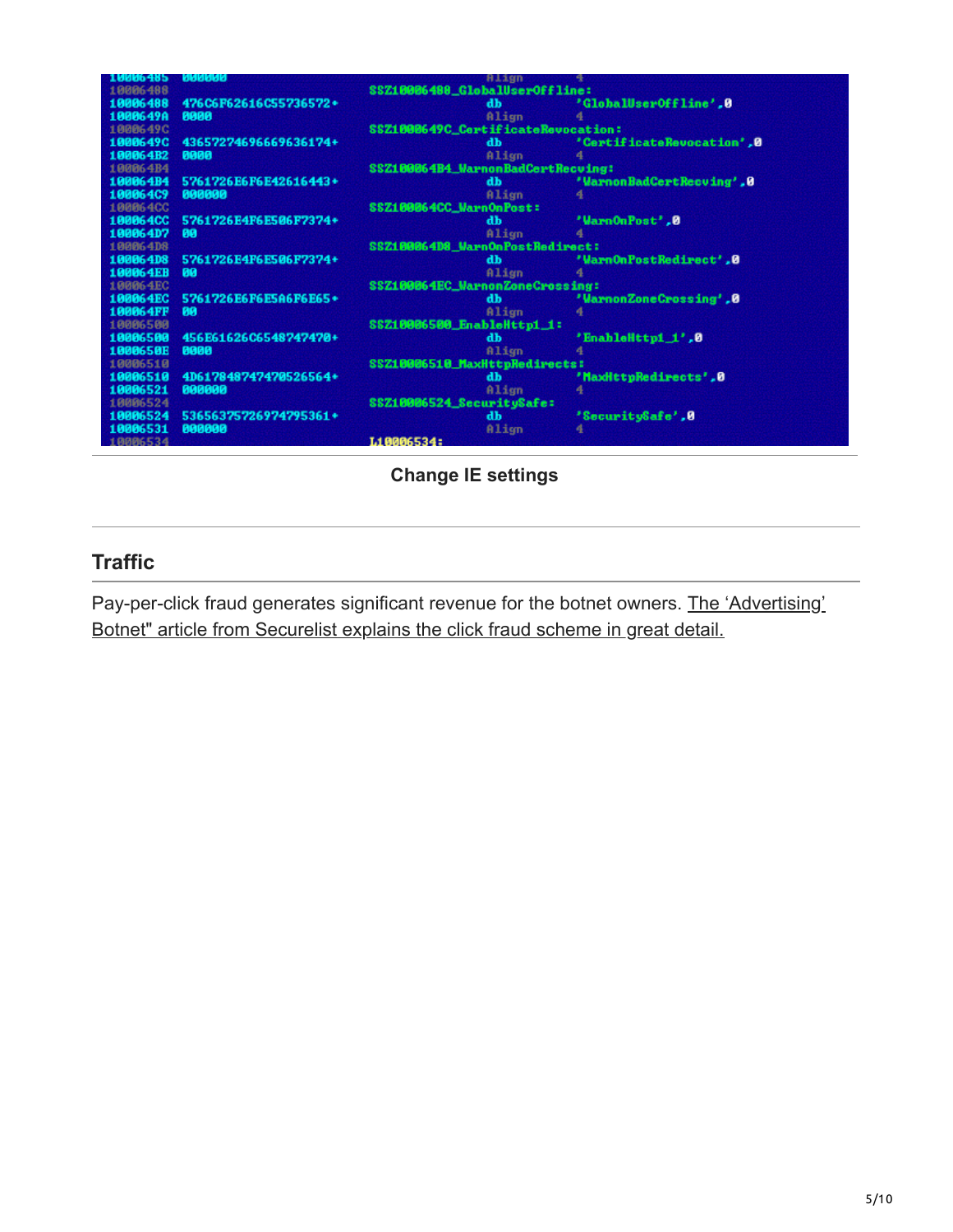"Advertising Botnet" by Securelist

 $\overline{\phantom{a}}$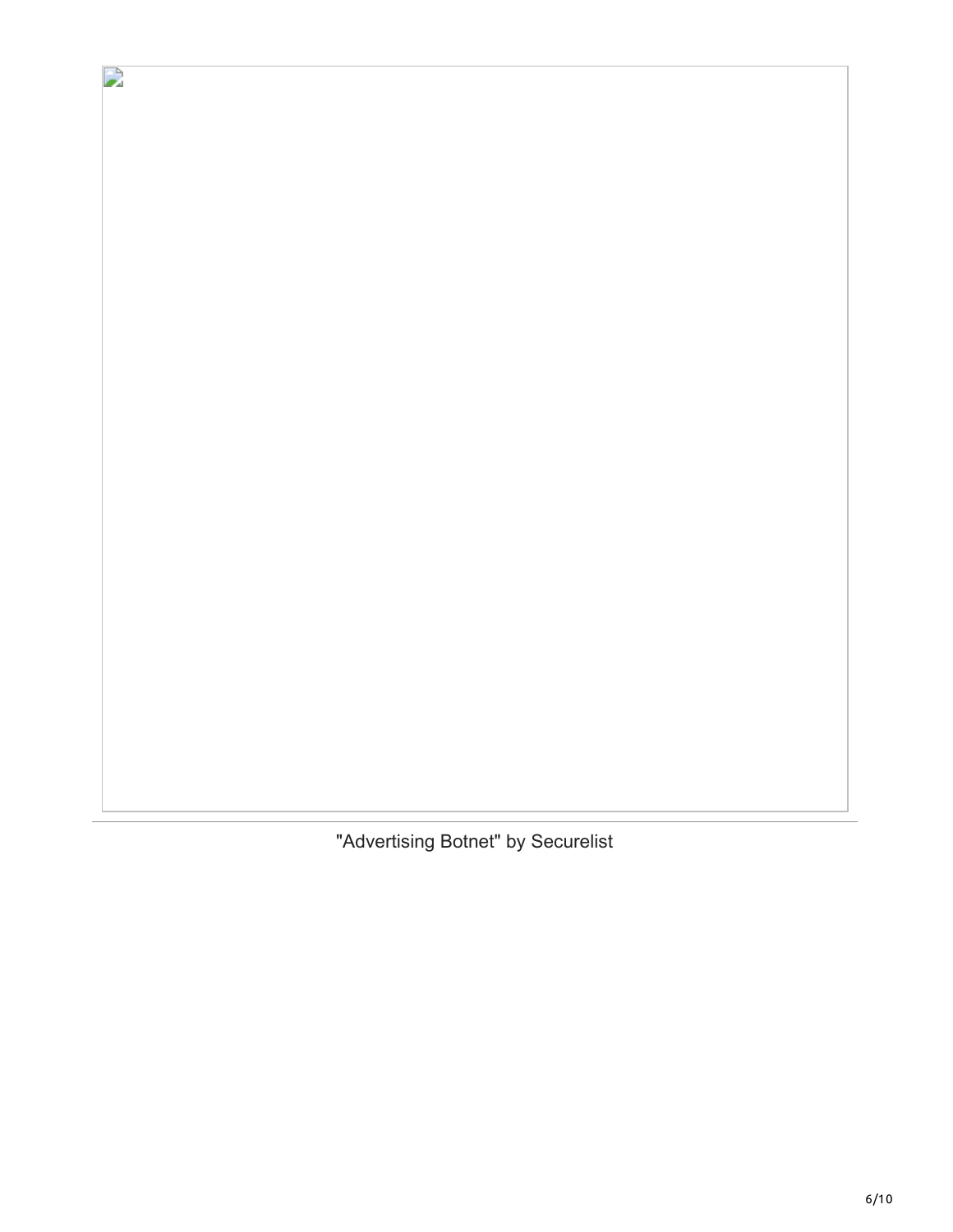#### C&C check-in upon install

| 2 22:17:47.284888                           | 75.75.75.75                      | 172, 29.0, 116                  | DAGS               | Standard query response A 141.136.16.158                                                                                  |
|---------------------------------------------|----------------------------------|---------------------------------|--------------------|---------------------------------------------------------------------------------------------------------------------------|
| 2 22:17:47.285176                           | 172.20.0.116                     | 141.176.16.156                  | TEP                | dka > http [SWS] Seq=0 win=64240 Len=0 MSS=1460 SACK_FERM=1                                                               |
| 4 22:17:47.423618                           | 141.136.16.156                   | 372, 29.0.116                   | TCP                | Trts > dka [SYN, ACK] Seg=0 Ack=1 Win=65335 Len=0 MSS=1460 SACK_PCRM=1                                                    |
| 5 22:17:47.420657                           | 172.29.0.116                     | 141.136.16.156                  | TCP.               | dka > http [ACK] Seq-1 Ack-1 Win-64240 Len-0                                                                              |
| 6 22 117 147 423980                         | 272, 29.0, 116                   | 141.136.16.156                  | <b>HTTP</b>        | GET /2dggvtcj480hsog5elNGksvpbKG0Wf2lcxI1g== HTTP/1.0                                                                     |
| 7 22:17:47.565273                           | 141.116.16.156                   | 172, 29.0, 116                  | <b>TCP</b>         | http > dkn [ACK] Seq=1 Ack=101 Win=65535 Len=0                                                                            |
| 8 22:17:47.572307                           | 141.136.16.156                   | 372.29.0.116                    | TOP.               | [TCP sequent of a reassembled PDU]                                                                                        |
| 9 22:17:47.572585                           | 141.156.16.156                   | 172, 29.0.116                   | <b>HTTP</b>        | HTTP/1.1 200 OK (text/html)                                                                                               |
| 10 22:17:47.572627                          | 172.29.0.116                     | 141.136.16.156                  | TCP                | dka > http [ACK] Seq=101 Ack=184 win=66058 Len=0                                                                          |
|                                             |                                  |                                 | TCP                |                                                                                                                           |
| 11 22:17:47.575117                          | 172, 29.0, 116<br>141.136.16.156 | 141.150.16.158<br>172.29.0.116  | TCP.               | dka > http [FIN, ACK] Seg=101 Ack=184 Win=64058 Len=0                                                                     |
| 12 22:17:47.711760                          |                                  |                                 |                    | http > dka [AEK] Seq-184 Ack-102 Win-65534 Len-0                                                                          |
| 13 22 17 148, 602793                        | 172, 29.0.116                    | 141.136.16.156                  | <b>TEP</b>         | prat > http [5YN] 56g=0 Win=64240 Len=0 MSS=1460 SACK_PERM=1                                                              |
| 14 22:17:48.745384                          | 141.116.16.156                   | 172.29.0.116                    | TCP.               | http > prat [SYN, ACK] Seq=0 Ack=1 Win=85535 Len=0 MSS=1460 SACK_PERM=1                                                   |
| 15 22:17:48.745454                          | 172.29.0.116                     | 141.136.16.156                  | <b>TCP</b>         | prat > http [ACK] seg-1 Ack-1 Win-64240 Len-0                                                                             |
| 16 22:17:48.745841                          | 172.29.0.116                     | 141.156.16.156                  | HTTP               | GET /2dQQvEcjAAY73aS8NFI0m9S+0PLrPl1vx0IfglyfEbuC0xrmTx1I/TbqPxej73uNL4QG7nfjcBm4uLw= HTTP/1.0                            |
| 17 22:17:48.902072                          | 141.136.16.156                   | 172.29.0.116                    | <b>TEP</b>         | http > prat [AEK] Seq=1 Ack=141 win=65535 Len=0                                                                           |
| 18 22:17:48.912041                          | 141.156.16.156                   | 172, 29.0, 116                  | TCP                | [TCP segment of a reassembled PDU]                                                                                        |
| 19 22:17:48.912096                          | 141.116.16.156                   | 172.29.0.116                    | <b>HTTP</b>        | HTTF/1.1 203 OK (text/html)                                                                                               |
| 20 22 117 48, 913149                        | 172, 29.0.116                    | 141.136.16.156                  | <b>TCP</b>         | prat > Rttp [ADK] 5eg=141 Adk=252 Win=63590 Len=0                                                                         |
| 21 22:17:48.913461                          | 172.29.0.116                     | 141.136.16.156                  | <b>TCP</b>         | prut > http [FIN, ACK] Seq=141 Ack=252 Win=61990 Len=0                                                                    |
| 22 22:17:48.920087                          | 172, 29.0.116                    | 141.136.16.156                  | TOP                | dssiapi > http [syn] seg=0 win=64240 Len=0 Mss=1460 SACK_PERM=1                                                           |
| 23 22:17:49.054824                          | 141.136.16.156                   | 172, 29.0, 116                  | TOP                | http > prat [ACK] Seq=252 Axle=142 Win=65534 Len=0                                                                        |
| 24 22:17:49.07165R                          | 141.136.16.156                   | 172.29.0.116                    | TEP                | http > dssiapi [syw, ack] seq=0 ack=3 win=65535 sen=0 wss=1460 sack_reme=1                                                |
| 25 22:17:49.071690                          | 172, 29.0, 116                   | 141.136.16.156                  | TCP                | distingt > http [ACK] Seg=1 Ack=1 Win=64240 Len=0                                                                         |
| 26.22:17:49.072057                          | 172.29.0.116                     | 141.116.16.156                  | <b>HTTP</b>        | GET /dbk1x31ngkuv63yct#bcfra568ran7ac20ca HTTP/1.0                                                                        |
| 27 22 17:49, 207190                         | 141.136.16.156                   | 172.29.0.110                    | TCP                | http > dssiapi [ACK] Seg-1 Ack=97 Win-65535 Len-0                                                                         |
| 28 22:17:49.207512                          | 141.136.16.156                   | 172.79.0.116                    | <b>NTTP</b>        | HTTP/1.1 200 OK (application/octet-atream)                                                                                |
| 29 22:17:49.207547                          | 172, 29.0, 116                   | 141.136.16.156                  | TOP.               | dssiapi > http [ACK] seg=97 Ack=373 win=63869 Len=0                                                                       |
|                                             |                                  | 241.136.16.156                  | TCP                |                                                                                                                           |
| 30 22:17:49.207905                          | 272, 29.0, 116                   |                                 |                    | thaispi > http [FIN, AEK] Seq=97 Ack=371 Win=63869 Len=0                                                                  |
|                                             |                                  |                                 |                    |                                                                                                                           |
| 31 22:17:49.344513                          | 141.136.16.156                   | 172.29.0.116                    | <b>TEP</b>         | http > dssiapi [ACK] seg=373 Ack=98 win=65534 Len=0                                                                       |
| 32 22:19:34.259346                          | 172, 29, 0, 116                  | 372, 29.0, 255                  |                    | BROWSER Local Master Announcement XPSP1-R93-DFC2D, Workstation, Server, NT Workstation, Potential Browser, Master Browser |
| 12 22:19:57.147236                          | 172.29.0.1                       | 172.29.0.116                    | TCP                | fuscript > icslap (RST) Seg=1 win=0 Len=0                                                                                 |
| 34 22:20:17.298192                          | 172, 29.0, 110                   | 75.75.75.75                     | DNS                | standard query A x-web, in-                                                                                               |
| 15 22:20:17.111255                          | 75.75.75.75                      | 172.29.0.116                    | <b>DAG</b>         | Standard query response A 178.218.211.156                                                                                 |
| 36-22120117.331642                          | 172, 29.0, 116                   | 178.238.233.156                 | TOP                | deliperappks > http [SYN] Seg=0 win=64240 Len=0 MSS=1460 SACK_FERM=1                                                      |
| 37 22:20:17.451434                          | 178.238.233.156                  | 172, 29.0, 116                  | TCP                | http:> delipwrappks [SYN, ACK] Seq=0 Ack=1 Win=65535 Len=0 MSS=1400 SACK_PERM=1                                           |
| 38 22:20:17.451473                          | 172.29.0.116                     | 178.238.233.156                 | TEP.               | delipwrappks > http [ACK] segid Ack=1 Win=64240 Len=0                                                                     |
| 39-22:20:17.451779                          | 172, 29.0, 116                   | 178.238.233.136                 | NTTP               | GET /YZxBHS42f02n2jqOMjRm0DF1YnNjOTc3YzFkZjLx2jk3ZGR1Njdef0E2M3- HTTP/1.0                                                 |
| 40 22:20:17.575616                          | 178.238.233.156                  | 572.29.0.516                    | TEP.               | http > dellpwrappks [ack] seg=1 Ack=218 win=65535 Len=0                                                                   |
| 41 22:20:27.216696                          | 172, 29.0, 116                   | 172, 29.0, 253                  | EROWSER            | Domain/Worlogroup Announcement MSHOME, NT Workstation, Domain Enum                                                        |
| 42 22:20:29.806382                          | 178.238.212.156                  | 172.29.0.116                    | <b>HTTP</b>        | HTTP/1.1 200 CK (text/plain)                                                                                              |
| 43 22 20 29 806416                          | 378.238.233.156                  | 372, 29.0, 116                  | TEP.               | http > dellpwrappks [F3N, ACK] 5eg=1369 ACk=218 Win=85535 Len=0                                                           |
| 44 22:20:29.806494                          | 172, 29.0, 116                   | 178.218.213.156                 | TCP.               | deliperappks > http [ACK] Seq=218 Ack=1170 Win=62872 Len=0                                                                |
| 45 22:20:29.807276                          | 172.29.0.116                     | 178.238.233.156                 | TEP                | delipwrappks > http [FIN, ACK] seq=218 Ack=1370 win=62872 Len=0                                                           |
| 46 22:20:29.812872                          | 172, 29.0, 116                   | 178.238.233.136                 | TCP                | epc > http [SYN] Seg=0 Win=6424D Len=0 MSS=146D SACK_PERM=1                                                               |
|                                             | 178.238.233.156                  | 172.29.0.116                    | <b>TEP</b>         |                                                                                                                           |
| 47 22:20:29.924428                          |                                  |                                 |                    | http > dellpwrappks [ack] seg=1370 Ack=219 win=65534 Len=0                                                                |
| 48 22:20:29.931609                          | 178.238.235.136                  | 172, 29.0, 116                  | TCP                | http > epc [SYN, ACK] Seg=0 Ack=1 Win=03333 Len=0 MSS=1400 SACK_PCRH=1                                                    |
| 49 22:20:29.931681<br>50 22 (20 29. 932079) | 172.29.0.116                     | 178.238.232.156                 | TOP<br><b>HTTP</b> | epc > http [ACK] Seq-1 Ack-1 Win-64240 ten-0                                                                              |
|                                             | 172, 29.0, 116                   | 178.238.233.156                 |                    | GET /V2x8HS42fDzHzjgOMjRHDDElYHMjOTC3V2FkZjIxZjk3ZGRlWjdHfDE2M3== HTTP/1.0                                                |
| <b>SUPERSMENT STATE</b>                     | 172, 1910, 115                   | <b><i>IN WHITERREST</i></b>     | <b>HILLIP</b>      | (TCP Retramaniasion) GKT /V2x84542f02n2jq04j8m0351vm/j0Tc3VzFR2j1x2jk3268lNj0mf0620Q++ HTTP/1.0                           |
| 52 22120133.001352                          | 178.238.233.156                  | 572.29.0.516                    | TEP                | http > epc [ACK] seg=1 Ack=218 win=65535 Len=0                                                                            |
| 53 22:20:35.913869                          | 172.29.0.116                     | 75.75.75.75                     | DNS                | Standard query A webbrowser. hsdl. va. comcast. net                                                                       |
| 54 22:20:35.919894                          | 172.29.0.116                     | 75.75.75.75                     | DAGS               | standard query A discoverfindsearch, net                                                                                  |
| 35 22:20:35.548686                          | 75.75.75.75                      | 172.29.0.116                    | DNS                | Standard query response A 213.174.149.74                                                                                  |
| 56 22:20:35.949282                          | 172.29.0.116                     | 213.174.149.74                  | TEP                | opingr > http [SVM] Seg=0 win=64240 Len=0 RSS=1460 SACK_PERM=1                                                            |
| 57 22120135.954638                          | 75, 75, 75, 75                   | 172, 29.0.116                   | DAIS               | standard query response, no such name                                                                                     |
| 58 22:20:15.954902                          | 172.29.0.116                     | 75.75.75.75                     | <b>DAG</b>         | Standard query A webbrowser. hadl.va.comcast.net                                                                          |
| 59 22120135.969918<br>60 22:20:35.969944    | 213.174.149.74<br>172, 29.0, 116 | 172, 29.0.116<br>213.174.149.74 | <b>TEP</b><br>TCP  | http://opsagri.[svs., Ack] segio Ackid Win-5840 Lenio Mssid460<br>opingr > http [ACK] Seg=1 Ack=1 Win=64240 Len=0         |

The bot generates high volume traffic to thousands of websites with ads, sites serving as referrers, as well as pages filled with ad links (over 800 sessions a minute) for approximately 2 hours and then stops. Most serious advertising companies easily detect large clicks from the same ip and block it. The botnet owners limit clicks to just a few and compensate it by programming the bot to click on thousands of ads.



Click to enlarge. 11 hours of traffic monitoring. 2 hour spike following the infection.

Traffic capture - Using fake referrer (serch-direct.com) and passing fake search strings to the C&C, which responds with iframe redirect to the ad link.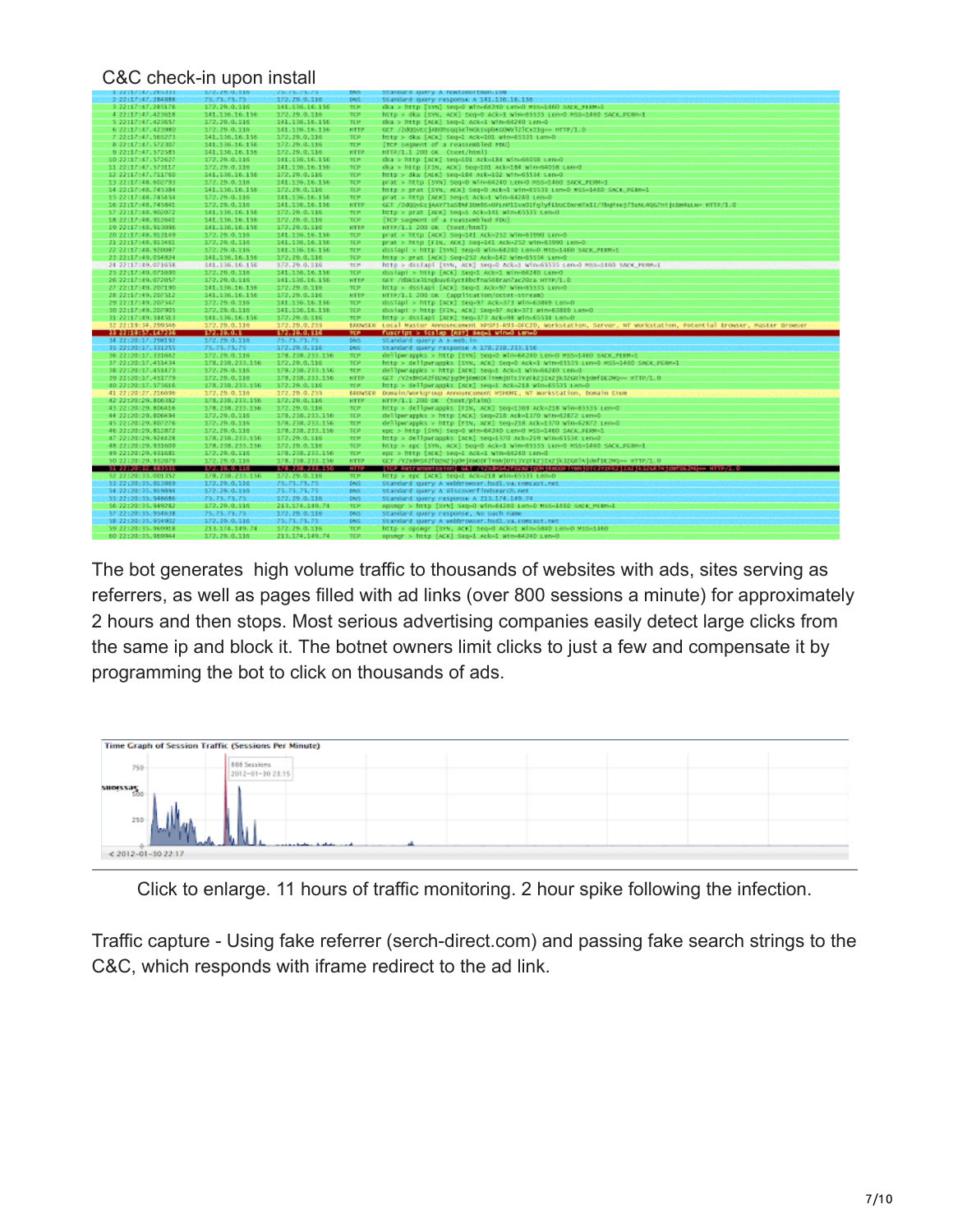

There are hundreds of fake search and referrer sites in use in this case, starting from pages containing nothing but ad links and ending with several ip ranges serving iframe.The list of servers is below



Fake referrer = serch

The list of servers serving iframe content is limited to several 108.59.x.x ranges.

They all are hosted

**108.59.4.128/27 108.59.7.0/27 108.59.13.160/27**

In all cases the registration information is as follows: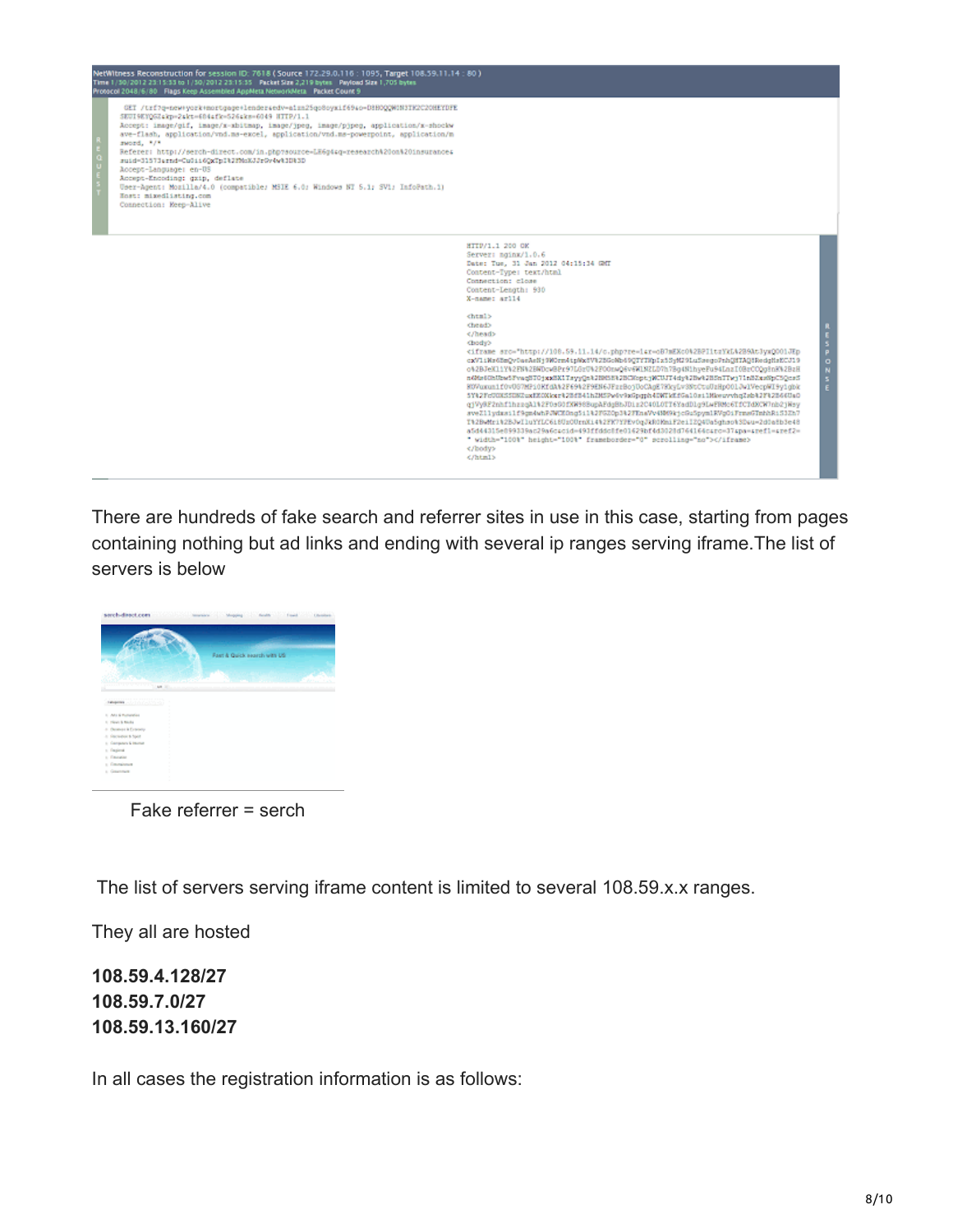### **DOMAINS**:

hosted-by.leaseweb.com **WhoisGuard** WhoisGuard Protected () Fax: 11400 W. Olympic Blvd. Suite 200 Los Angeles, CA 90064 United States

**IPs:** Private Customer Private Residence Bryansk 241000 Russian Federation

 In some cases, legitimate "traffic quality" providers were used as referrers, such as ezanga.com



GIFS9a!.Dr

The list of hosts involved (if you think you might be a PPC fraud victim, see if you are in the